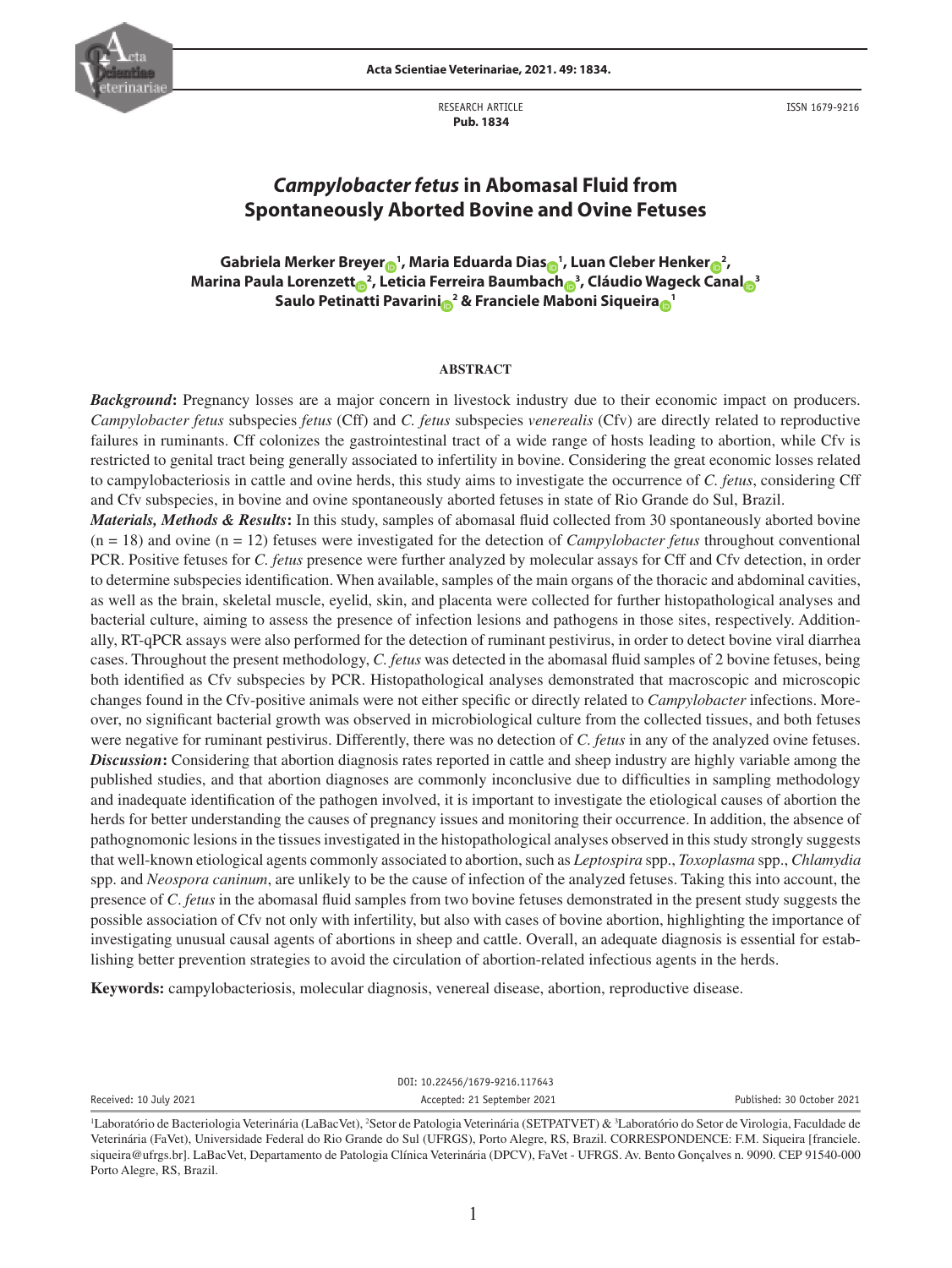# **INTRODUCTION**

Pregnancy losses are a major concern in livestock industry causing great economic losses. In cattle, reproductive issues are commonly associated to Bovine virus diarrhea (BVD), Brucellosis, Campylobacteriosis, Infectious Bovine Rhinotracheitis, Leptospirosis, Neosporosis, and Trichomoniasis [8,13]. In sheep, they are related to Chlamydial infection, Campylobacteriosis, Toxoplasmosis, Salmonellosis, Coxiellosis, Border Disease, and Cache Valley Disease [8].

*Campylobacter fetus* has 2 subspecies directly related to reproductive issues in ruminants: *C. fetus* subsp. *fetus* (Cff) and *C. fetus* subsp. *venerealis* (Cfv) [23]. They show high genetic similarity, but different epidemiological behaviors. Cff affects a wide range of hosts by colonizing their gastrointestinal tract, commonly related to ovine and bovine abortion, while Cfv is restricted to bovine genital tract leading to infertility cases mainly [21].

In cattle, abortions are generally associated with Cff, but can also result from bovine genital campylobacteriosis (BGC) caused by Cfv. Males are asymptomatic carriers and transmission may occur during the breeding. BGC is spread worldwide, thus the high circulation of Cfv leads to infertility and sporadic abortion [10,16,19,20,27].

In sheep, there are few reports about abortion associated to *C. fetus* or the occurrence of Cff infection [6,9,12,22]. In Brazil, only one study has been published lately about the occurrence of Cff in ovine gastrointestinal tract [14].

The present study aims to investigate the occurrence of *C. fetus* in bovine and ovine spontaneously aborted fetuses in order to introduce data about the occurrence of these pathogens in abortion in South Brazil.

## **MATERIALS AND METHODS**

### *Sample collection and processing*

A total of 30 spontaneously aborted bovine  $(n =$ 18) and ovine (n = 12) fetuses received for *post mortem* examination from June 2019 to December 2020 were included in this study. Farm and herd information were obtained with referring veterinarians and farm owners. During the necropsy, estimated gestational age was measured through the measurement of crown-rump length and gross lesions were recorded, when present. Sample collection and further analyses were performed according to Figure 1.



**Figure 1.** Workflow of the analyses: Abomasal fluid samples were collected from bovine and ovine fetuses for molecular diagnoses of *Campylobacter fetus*. Tissue samples were submitted to histopathological analyses, bacterial culture and RT-qPCR assays for BVDV detection.

Abomasum contents were collected with sterile syringes through puncture, being a fresh aliquot subjected to microbial culture in Blood Agar Base<sup>1</sup> supplemented with 5% of ovine blood and MacConkey Agar<sup>1</sup> and incubated in micro-aerobic, anaerobic and aerobic conditions at 37°C for 48 h. When available, fresh samples of lung and placenta were also cultivated.

Samples of the main organs of the thoracic and abdominal cavities, as well as the brain, skeletal muscle, eyelid, skin, and placenta, when available, were collected, fixed in 10% buffered formalin, routinely processed for histopathology and stained with hematoxylin<sup>2</sup> and eosin<sup>3</sup>. Tissue sections were observed under light microscopy and histopathological lesions were recorded. Additionally, fresh spleen and thymus samples were collected for further RNA isolation for ruminant pestivirus detection.

# *DNA isolation from abomasum content and*  Campylobacter fetus *subsp.* fetus *and* Campylobacter fetus *subsp.* venerealis *detection by molecular analyses*

Aliquots of 1 mL of abomasum content were used for DNA isolation. Samples were previously treated with 0.1V of dithiothreitol (DTT) 0.2% and incubated at 37°C for 20min, in order to decrease viscosity. Then, samples were homogenized in vortex and cells were harvested by centrifugation at 11,000 x *g* for 5min. DNA extraction was performed following of BIOPUR Mini Spin Plus Extraction Kit protocol 1<sup>4</sup>, including  $10\mu L$  of RNAse A ( $10 \text{ ng}/\mu L$ ) as indicated by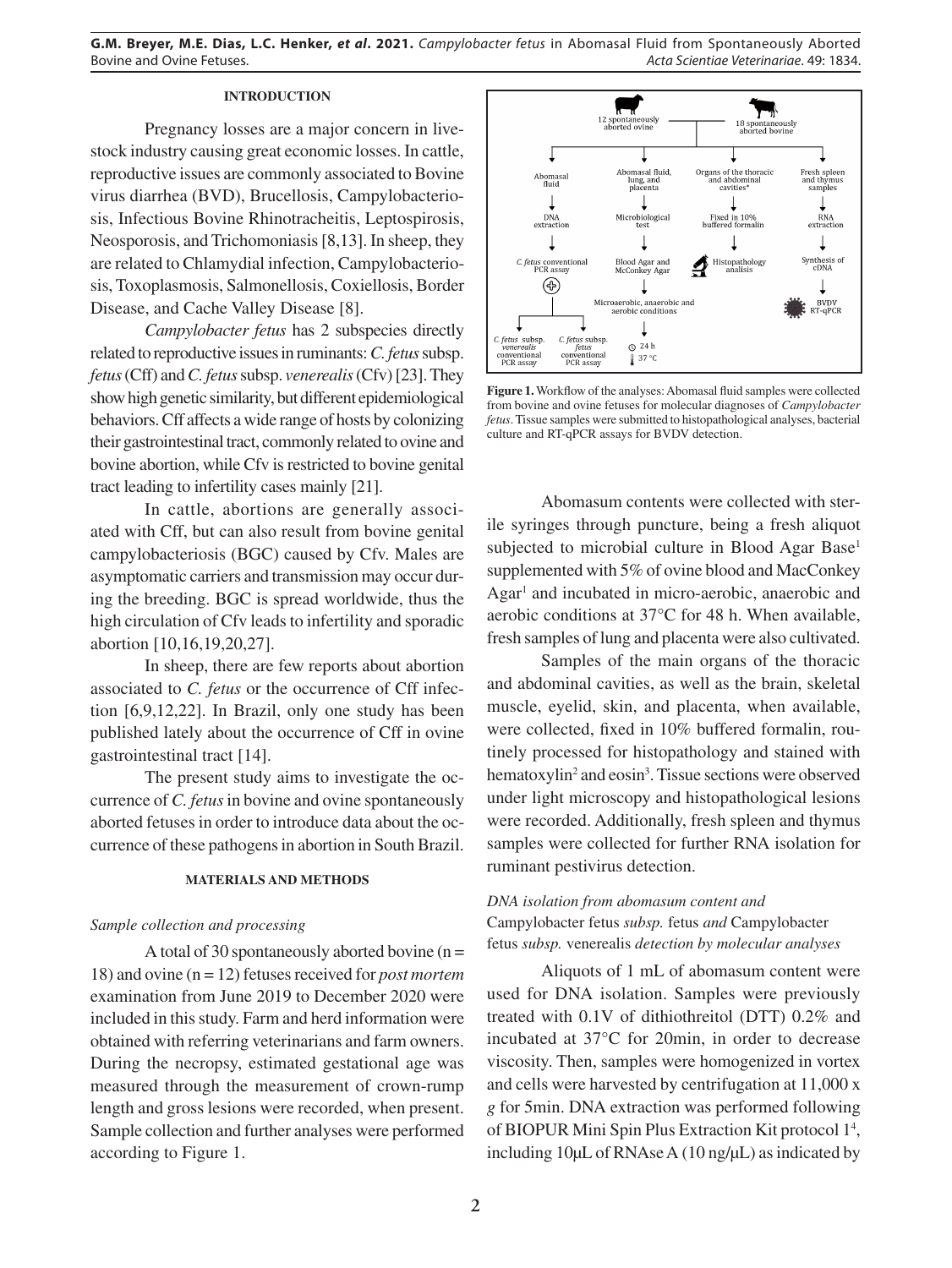the manufacturer instructions. Total DNA was eluted in 30 µL of elution buffer.

Conventional PCR assays were performed in order to detect *C. fetus* (Table 1). Positive samples were further tested for subspecies identification, using primer sets for Cff and Cfv (Table 1). PCR assays were performed in 12 µL reactions, using 1 U Taq DNA polymerase<sup>5</sup>, Taq DNA Buffer 10x, 50 mM of  $MgCl_2$ , 1 mM of dNTP, 10 pmol of each primer, and 50 ng of DNA. Amplification conditions comprised: an initial denaturation at 95°C for 3 min; followed by 35 cycles of 95°C for 20 s, melting temperature as indicated in Table 1 for 20 s, and 72°C for 2 min; and a final extension step at 72°C for 10 min. Strains Cff ATCC 27374 and Cfv ATCC 19438 were used as positive controls.

# *RNA isolation from abomasum content and ruminant pestivirus detection by molecular analyses*

Total RNA was isolated using Quick-Zol<sup>6</sup> according to the manufacturer's instructions. cDNA synthesis and PCR were performed using a GoScript™ Reverse Transcription System and GoTaq G2 Hot Start Polymerase7 . The PCR amplification resulted in a product of 118 bp of 5`UTR of ruminant pestivirus that include Bovine Viral Diarrhea Virus-1 (BVDV-1), BVDV-2, Border Disease Virus (BDV), and HoBi-like pestivirus [26].

**Table 1.** PCR primers and targets for *Campylobacter fetus, Campylobacter fetus* subsp. *fetus* (Cff) and *Campylobacter fetus* subsp. *venereali*s (Cfv).

| Campylobacter target | Code          | Target gene | Primer sequence<br>$(5' \text{ to } 3')$ | Product<br>length (bp) | $Tm^*$ | Reference         |
|----------------------|---------------|-------------|------------------------------------------|------------------------|--------|-------------------|
| C. fetus             | CAMPG-F       | nahE        | GGTTATTTTTTATA ACTGTAGGA ATGCAGAT        | 390                    | 54     | $\lceil 1 \rceil$ |
|                      | CAMPG-R       |             | GATCGCTTA A ATCTTGTACTTTTAGCTTTT         |                        |        |                   |
| $Cff^{**}$           | MG3F          | cstA        | GGTAGCCGCAGCTGCTAAGAT                    | 960                    | 52     | [11]              |
|                      | MG4R          |             | <b>TAGCTACAATAACGACAACT</b>              |                        |        |                   |
| $Cfv***$             | <b>CVEN-F</b> | ISCfe1      | GGTGGAGAGCGTAGATATA A ATTAG              | 455                    | 52     | [5,24]            |
|                      | CVEN-R        |             | CCATAAAGCCTAGCTGAAAAAACTG                |                        |        |                   |

\*Melting temperature (Tm). \*\**Campylobacter fetus* subsp. *Fetus.* \*\*\**Campylobacter fetus* subsp. *venerealis.*

## **RESULTS**

A total of 30 spontaneously aborted bovine (18) and ovine fetuses (12) were analyzed in the current study, in which *Campylobacter fetus* was detected by molecular analyses in 2 (6.6%) abomasal fluid samples. *C. fetus* was identified only in 2 bovine fetuses, named F1 and F2 (Table 2). The samples from fetuses F1 and F2, which were positive to the *C. fetus* PCR reactions, were then subjected to PCR assays for Cff and Cfv detection, in order to identify which subspecies was involved in the abortion. After that, we detected Cfv in both fetuses by subspecies PCR assays (Table 3).

Both fetuses were third-trimester male calves (7 months of gestation), referred from farms located in the state of Rio Grande do Sul, South Brazil (Table 3). The farm of fetus F1 was an extensive cow-calf operation, with 600 breeding cows. Reproductive management used to be conducted with fixed-time artificial insemination, and bulls were used to breed empty cows only. The farm owner reported 10% of embryonic losses from 30 to 60 days of gestation

and several third-trimester abortions between 2018 and 2019. The farm of fetus F2 was a dairy operation with 170 cows housed in a free-stall barn. All cows were artificially inseminated, and nine abortions were recorded in 2019.

In farms of fetuses F1 and F2, vaccination was conducted against Bovine Infectious Rhinotracheitis, Bovine Viral Diarrhea Virus (BVDV), Parainfluenza type 3 (PI3), Bovine Respiratory Syncytial Virus (BRSV), and *Leptospira interrogans* serovars Canicola, Grippotyphosa, Hardjo, Icterohaemorrhagiae, and Pomona. No vaccination against *C. fetus* used to be conducted in both farms.

At *post mortem* examination, fetuses F1 and F2 were moderately and mildly autolyzed, respectively. None of the samples from both fetuses submitted for microbiological culture presented significant bacterial growth. In addition, both fetuses had negative PCR results for ruminant pestivirus (Table 3). The macroscopic and microscopic changes found in the Cfv-positive animals (F1 and F2) were not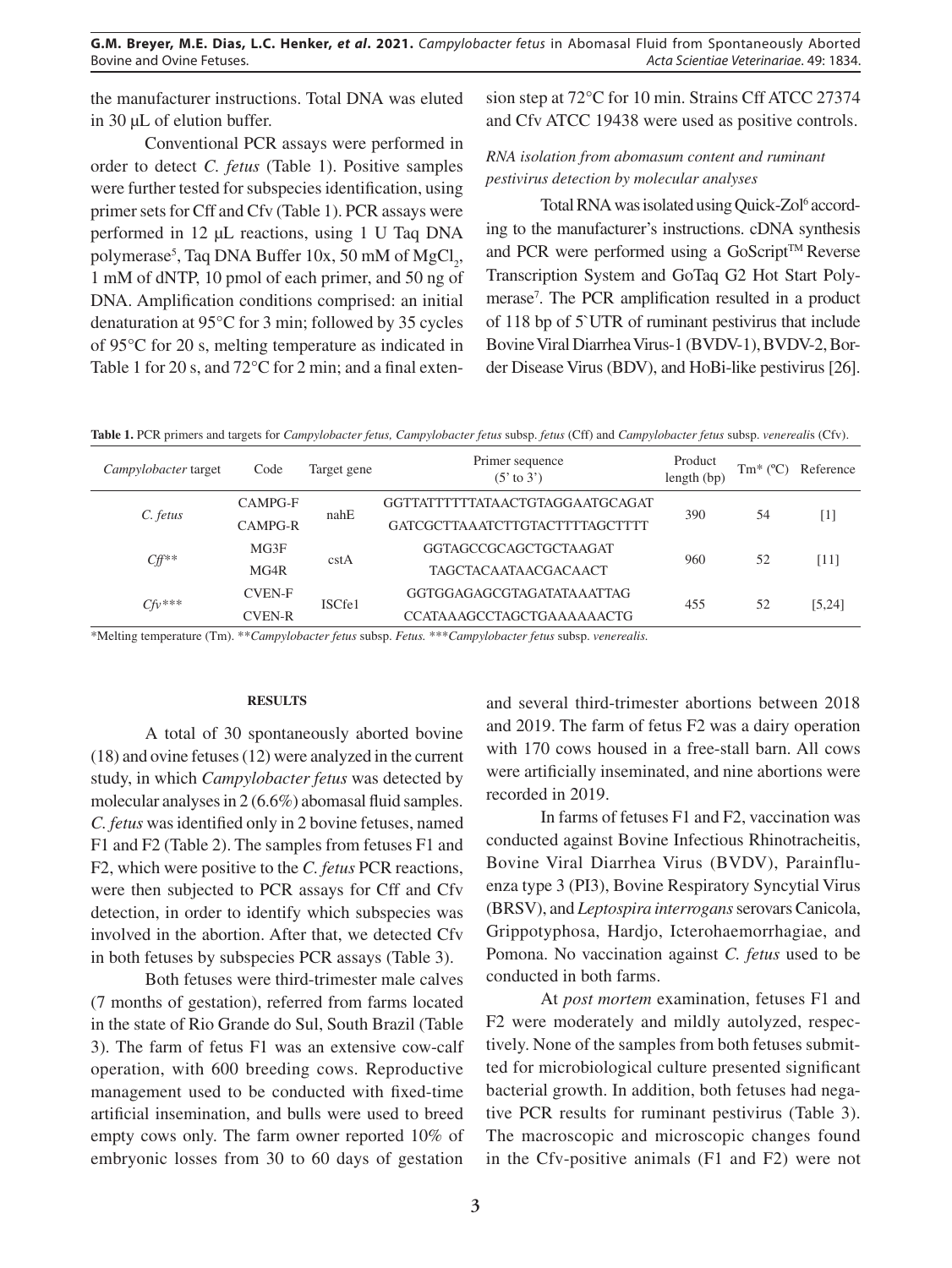either specific or directly related to *Campylobacter* infections. In F1 was observed moderate deposition of friable yellowish material in cotyledons, discrete multifocal necrosis of the chorionic epithelium of the placenta associated with deposition of cell debris and discrete inflammatory infiltrate of lymphocytes

and macrophages, discrete multifocal inflammatory infiltrate of lymphocytes and macrophages in alveolar spaces of the lungs and moderate accumulation of intra-alveolar golden granular pigment (meconium), and: marked diffuse autolysis in liver and spleen. No alteration was observed in F2.

**Table 2.** PCR results for *Campylobacter fetus*, *C. fetus* subsp. *fetus* and *C. fetus* subsp. *venerealis* from abomasal fluid from aborted bovine and ovine fetuses.

| Animal |  | Positive for C. fetus Negative for C. fetus Positive for C. fetus subsp. fetus Positive for C. fetus subsp. venerealis |
|--------|--|------------------------------------------------------------------------------------------------------------------------|
| Cattle |  |                                                                                                                        |
| Sheep  |  |                                                                                                                        |
| Total  |  |                                                                                                                        |

**Table 3.** Overview information of the *Campylobacter fetus* subsp. *venerealis*-positive fetuses.

|          | . .    |        |          |                 |                    |                      |  |
|----------|--------|--------|----------|-----------------|--------------------|----------------------|--|
| Fetus ID | Specie | Gender | Breed    | Gestational age | <b>RT-PCR BVDV</b> | Microbiological test |  |
|          | Bovine | Male   | Angus    | months          | ND                 | No growth            |  |
|          | Bovine | Male   | Holstain | months          | ND                 | No growth            |  |
|          | .      |        |          |                 | _________          |                      |  |

Gestational age was an estimative. ND: indicates pestivirus was not detected in the analysed sample by RT-PCR.

#### **DISCUSSION**

Diagnostic rates of abortion in cattle and sheep reported by different studies are highly variable. Complementary tests significantly impact on greater diagnosis proportion [4]. However, reaching a final diagnosis is still a challenging task, leading to an inconclusive diagnose for the majority of spontaneously abortion cases in ovine and bovine due to incorrect sampling or difficulties in the agent identification and serological testing [2,28]. Thus, investigating the etiologic cause of abortion is recommended for better understanding the causes of pregnancy issues and monitoring their occurrence. Therefore, expanding the search for pathogens and further identifying the causal agents of abortions is essential for implementing management and prevention measures to avoid economic losses in sheep and cattle industry due to pregnancy losses.

It was observed the occurrence of Cfv in 11.1% of the investigated bovine fetuses, while Cff was not detected in any sample. Worth mentioning that Cfv, despite being the causal agent of BGC, is rarely directly associated to abortions. A previous report [3] investigating the occurrence of *C. fetus* in natural cases of bovine and ovine abortions by immunohistochemical assay detected antigens for Cff in 50% ovine and in 4.5% bovine cases, while Cfv antigen was detected in bovine, totalizing 59% of bovine abortion cases. In South America, Cfv have been associated to 2.0% of aborted fetuses in Uruguay [15] and in 9.33% of bovine abortions in Argentina [18].

Moreover, *C. fetus* was not detected in none of the 12 ovine samples analyzed by PCR assay in the present study. Differently, a wide investigation of infectious agents associated with ovine abortion and stillbirths determined that *Campylobacter* spp. was associated to 10.3% of 1,784 cases, being Cff the most common species found (7.0%) [12]. Nevertheless, other etiologic agents of pregnancy losses can be involved in the abortion, such as *Toxoplasma gondii*, *Chlamydia psittaci*, *Trueperella pyogenes*, *Campylobacter jejuni*, *Salmonella* sp., *Pasteurella*, *Escherichia coli* [12]. Interestingly, although Cff is described as a commonly associated infectious agent that causes abortions in sheep, there is limited information about its occurrence in South America. In the last 2 decades, only few studies have investigated Cff occurrence and relationship with ovine abortion cases, being held in Brazil [9], Argentina [7], and Uruguay [6]. Furthermore, Cff is consider an opportunistic human pathogen, which may lead to diarrhea, bacteremia, and pregnancy issues as well [25]; therefore, further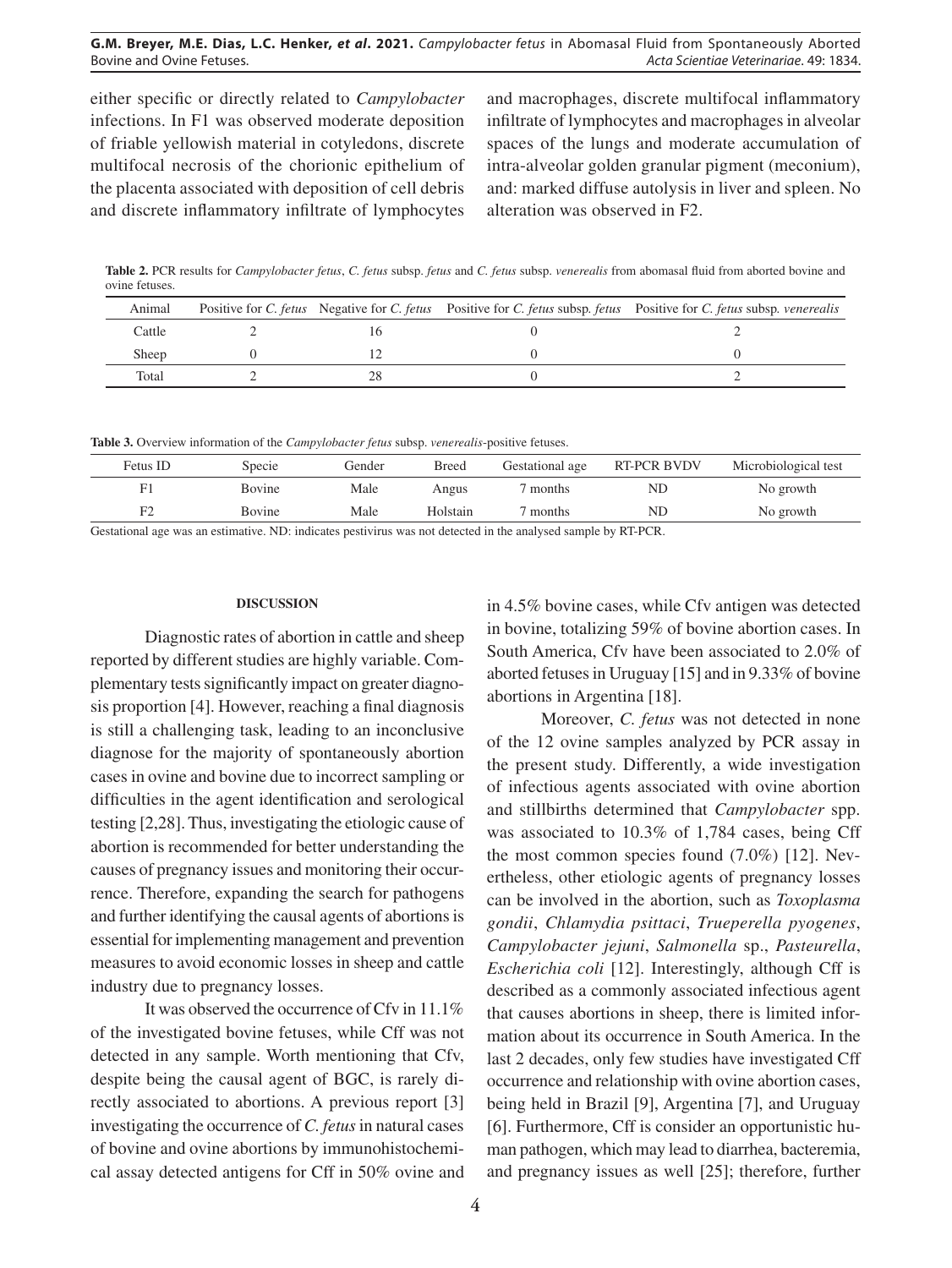investigation about the occurrence of this pathogen in cattle and ovine herd is required.

## **CONCLUSION**

We highlight that some important causes of abortion in cattle could be excluded as causes, in this present study, because neither bacterial growth nor ruminant pestivirus identification were observed in both fetuses F1 and F2. Moreover, no microscopic finding indicative or pathognomonic of any infectious etiology was observed in fetuses F1 and F2. However, even those additional complementary results for agents such as *Leptospira* spp., *Toxoplasma* spp., *Chlamydia* spp., and *Neospora caninum* were not available; infection by these agents should be unlikely due to absence of lesions.

In both Cfv positive fetuses (F1 and F2), gross and microscopic evaluations were unremarkable. Pathological findings previously reported in cases of *Campylobacter fetus*-associated abortions include neutrophilic bronchopneumonia and interstitial pneumonia, fibrinosuppurative serositis, hepatitis, gastroenteritis, and neutrophilic and necrotic placentitis [3,17]. Nevertheless, macroscopic and microscopic findings are commonly not observed, being the pathological lesions associated with the high bacteria charge, which we could not presume in the studied cases. To the best of our knowledge, *C. fetus* is not a bacterium present in both fetuses and cow normal microbiota or without disease association; therefore, the molecular identification of *C. fetus* in aborted animals could be related to infectious abortion cases.

Our findings demonstrate de occurrence of *Campylobacter fetus* subsp. *venerealis* in spontaneously aborted cattle fetuses, illustrating its possible association in abortion cases in South Brazil. Overall, our results highlight the importance of investigating uncommon causal agents of abortions in sheep and cattle, in order to establish better prevention strategies to avoid infectious agents' circulation in the herd.

MANUFACTURERS

1 Kasvi - Produtos e Equipamentos para Laboratórios. São José dos Pinhas, PR, Brazil.

2 Êxodo Científica. Sumaré, SP, Brazil

3 Neon Suzano. Suzano, SP, Brazil

4 Mobius Life Science. Pinhais, PR, Brazil.

5 QuatroG Pesquisa e Desenvolvimento Ltda. Porto Alegre, RS, Brazil.

6 Ludwig Biotecnologia Ltda. Porto Alegre, Brazil.

7 Promega Corporation. Madison, WI, USA.

*Funding***.** This work was supported by the Coordenação de Aperfeiçoamento de Pessoal de Nível Superior (CAPES), finance code 001, and Conselho Nacional de Desenvolvimento Científico e Tecnológico (CNPq), Process no. 420590/2018-8 - CNPq-Universal/2018).

*Acknowledgements***.** We thank Bruna Correa Lopes for her assistance in the histopathological analyses.

*Declaration of interest***.** The authors report no conflicts of interest. The authors alone are responsible for the content and writing of paper.

#### **REFERENCES**

- **1 Abril C., Vilei E.M., Brodard I., Burnens A., Frey J. & Miserez R. 2007.** Discovery of insertion element ISCfe1: a new tool for *Campylobacter fetus* subspecies differentiation. *Clinical Microbiology and Infection*. 13(10): 993-1000. DOI: 10.1111/j.1469-0691.2007.01787.x
- **2 Barkallah M., Gharbi Y., Hassena A.B., Slima A.B., Mallek Z., Gautier M., Greub G., Gdoura R. & Fendri I. 2014.** Survey of infectious etiologies of bovine abortion during mid- to late gestation in dairy herds. *PloS One*. 9(3): e91549. DOI: 10.1371/journal.pone.0091549
- **3 Campero C.M., Anderson M.L., Walker R.L., Blanchard P.C., Barbano L., Chiu P., Martínez A., Combessies G., Bardon J.C. & Cordeviola J. 2005.** Immunohistochemical identification of *Campylobacter* fetus in natural cases of bovine and ovine abortions. *Journal of Veterinary Medicine. B, Infectious Diseases and Veterinary Public Health*. 52(3): 138-141. DOI: 10.1111/j.1439-0450.2005.00834.x
- **4 Clothier K. & Anderson M. 2016.** Evaluation of bovine abortion cases and tissue suitability for identification of infectious agents in California diagnostic laboratory cases from 2007 to 2012. *Theriogenology*. 85(5): 933-938. DOI: 10.1016/j.theriogenology.2015.11.001
- **5 De Carli S., Saggin B., Dias M.E., Lopes C.E., Dalto A.G.C., Rolim V.M., Zucco R., Pastre G., Borges J.B. & Siqueira F.M. 2020.** Frozen bovine preputial mucus as a suitable sample for the direct molecular diagnosis of *Campylobacterfetus* subsp. *venerealis*. *Journal of Microbiological Methods*. 179: 106101. DOI: 10.1016/j.mimet.2020.106101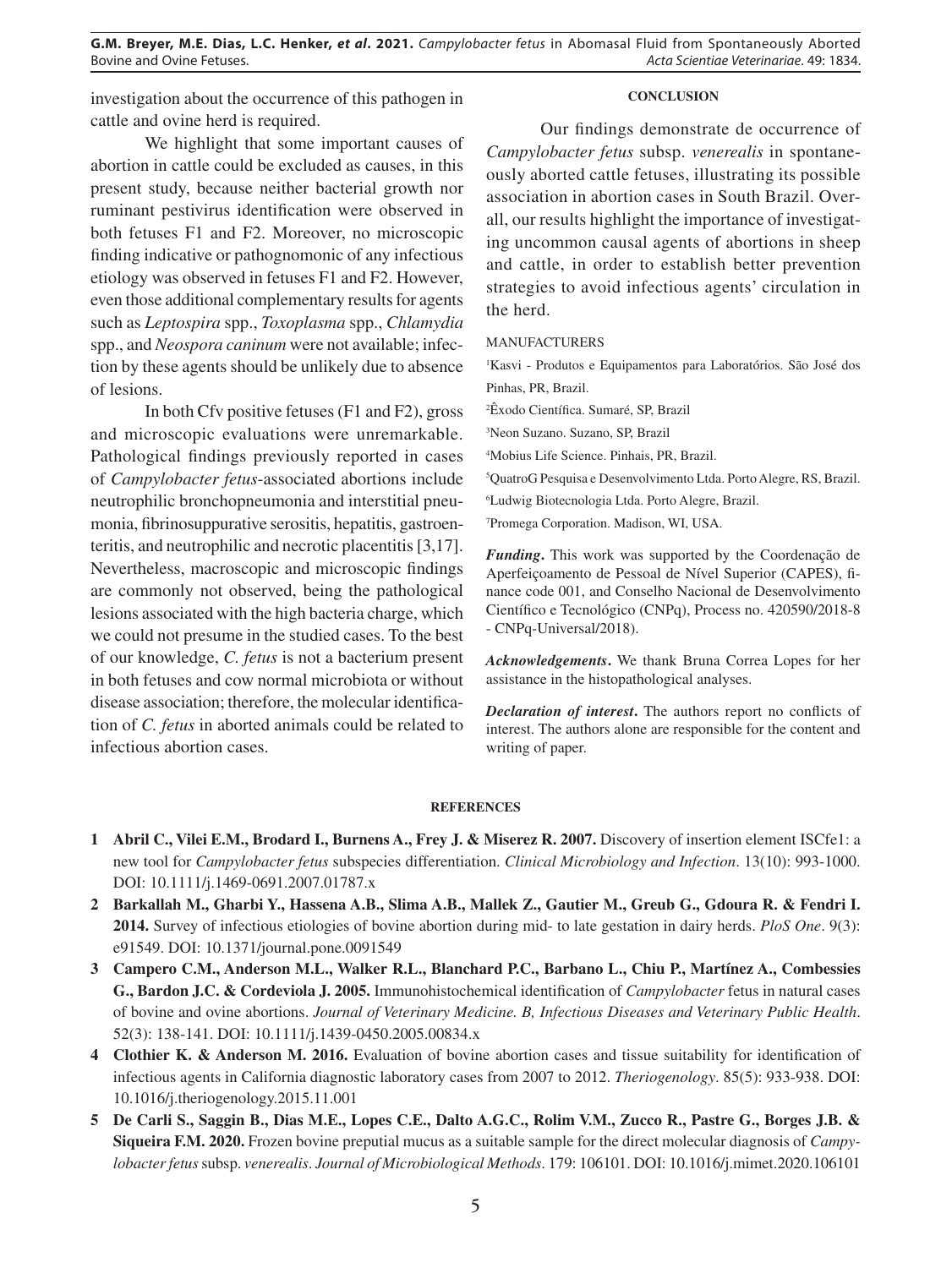- **6 Dorsch M.A., Casaux M.L., Calleros L., Aráoz V., Caffarena R.D., Monesiglio C., Barcellos M., Da Silva Silveira C., Perdomo Y., Banchero G., Uzal F.A., Fraga M. & Giannitti F. 2021.** Placentitis and abortion caused by a multidrug resistant strain of *Campylobacterfetus* subspecies *fetus* in a sheep in Uruguay. *Revista Argentina de Microbiologia*. DOI: 10.1016/j.ram.2021.02.005
- **7 Fiorentino M.A., Stazionati M., Hecker Y., Morsella C., Cantón G, Harry H.R., Velilla A.V., Vaulet L.G., Fermepin M.R. & Bedotti D.O. 2017.** *Campylobacter fetus* subsp. *fetus* ovine abortion outbreak in Argentina. *Revista Electrónica Veterinaria*. 18(11): 1-11.
- **8 Givens M.D. & Marley M.S.D. 2008.** Infectious causes of embryonic and fetal mortality. *Theriogenology*. 70(3): 270-285. DOI: 10.1016/j.theriogenology.2008.04.018
- **9 Gressler L.T., Kirinus J.K., Machado G., Libardoni F. & De Vargas A.C. 2012.** *Campylobacter fetus* subespécie fetus: abortamento e natimortalidade em ovinos. *Ciência Rural*. 42: 697-700. DOI: 10.1590/S0103-84782012000400020
- **10 Hosseinzadeh S., Kafi M. & Pour-Teimouri M. 2013.** PCR detection of Campylobacter fetus subspecies venerealis in smegma samples collected from dairy cattle in Fars, Iran. *Veterinary Research Forum*. 4(4): 227-231.
- **11 Hum S., Quinn K., Brunner J. & On S.L.W. 1997.** Evaluation of a PCR assay for identification and differentiation of *Campylobacterfetus* subspecies. *Australian Veterinary Journal*. 75: 827-831. DOI: 10.1111/j.1751-0813.1997.tb15665.x
- **12 Kirkbride C.A. 1993.** Diagnoses in 1,784 ovine abortions and stillbirths. *Journal of Veterinary Diagnostic Investigation*. 5(3): 398-402. DOI: 10.1177/104063879300500316
- **13 Lindsay D.S. & Dubey J.P. 2020.** Neosporosis, Toxoplasmosis, and Sarcocystosis in Ruminants: An Update. The Veterinary Clinics of North America. *Food Animal Practice*. 36: 205-222. DOI: 10.1016/j.cvfa.2019.11.004
- **14 Lúcio E.C, Borges J.M., Batista Filho A.F.B., Gouveia G.V., Costa M.M., Mota R.A. & Pinheiro Junior J.W. 2018.**  Ocorrência de ovinos portadores da infecção por *Campylobacter* spp. no estado de Pernambuco. *Pesquisa Veterinária Brasileira*. 38(2): 262-270. DOI: 10.1590/1678-5150-PVB-4895
- **15 Macías-Rioseco M., Silveira C., Fraga M., Casaux L., Cabrera A. & Francia M.E. 2020.** Causes of abortion in dairy cows in Uruguay. *Pesquisa Veterinária Brasileira*. 40(5): 325-332. DOI: 10.1590/1678-5150-PVB-6550
- **16 Molina L.L., Angón E., García A., Caballero-Villalobos J., Giorgis A.O., Moralejo R.H. & Perea J. 2018.** A retrospective epidemiological analysis of shared risk factors for bovine trichomoniasis and bovine genital campylobacteriosis in La Pampa province (Argentina). *Preventive Veterinary Medicine*. 161: 109-114. DOI: 10.1016/j.prevetmed.2018.10.022
- **17 Morrell E.L., Barbeito C.G., Odeón C.A., Gimeno E.J. & Campero C.M. 2011.** Histopathological, immunohistochemical, lectinhistochemical and molecular findings in spontaneous bovine abortions by *Campylobacter fetus*. *Reproduction in Domestic Animals*. 46(2): 309-315. DOI: 10.1111/j.1439-0531.2010.01668.x
- **18 Morrell E.L., Campero C.M., Cantón G.J., Odeón A.C., Moore D.P., Odriozola E., Paolicchi F. & Fiorentino M.A. 2019.** Current trends in bovine abortion in Argentina. *Pesquisa Veterinária Brasileira*. 39(1): 12-19. DOI: 10.1590/1678- 5150-PVB-5668
- **19 Sanhueza J.M., Heuer C., Jackson R., Hughes P., Anderson P., Kelly K. & Walker G. 2014.** Pregnancy rates of beef cattle are not affected by *Campylobacter fetus* subsp. *venerealis* real-time PCR-positive breeding sires in New Zealand. *New Zealand Veterinary Journal*. 62(5): 237-243. DOI: 10.1080/00480169.2014.898202
- **20 Silveira C.S., Fraga M., Giannitti F., Macías-Rioseco M. & Riet-Correa F. 2018.** Diagnosis of bovine genital campylobacteriosis in South America. *Frontiers in Veterinary Science*. 5: 321. DOI: 10.3389/fvets.2018.00321
- **21 Skirrow M.B. 1994.** Diseases due to Campylobacter, Helicobacter and related bacteria. *Journal of Comparative Pathology*. 111(2): 113-149. DOI: 10.1016/s0021-9975(05)80046-5.
- **22 Uaboi-Egbenni P.O., Bessong P.O., Samie A. & Obi C.L. 2010.** Campylobacteriosis in sheep in farm settlements in the Vhembe district of South Africa. *African Journal of Microbiology Research*. 4(20): 2109-2117. DOI: 10.5897/ AJMR.9000139
- **23 van Bergen M.A., Dingle K.E., Maiden M.C., Newell D.G., van der Graaf-Van Bloois L., van Putten J.P. & Wagenaar J.A. 2005.** Clonal nature of *Campylobacter fetus* as defined by multilocus sequence typing. *Journal of Clinical Microbiology*. 43(12): 5888-5898. DOI: 10.1128/JCM.43.12.5888-5898.2005
- **24 van Der Graaf-van Bloois L., van Bergen M.A.P., van der Wal F.J., Boer A.G., Duim B., Schmidt T. & Wagenaar J.A. 2013.** Evaluation of molecular assays for identification *Campylobacterfetus* species and subspecies and development of a *C. fetus* specific real-time PCR assay. *Journal of Microbiological Methods*. 95(1): 93-97. DOI: DOI: 10.1016/j. mimet.2013.06.005